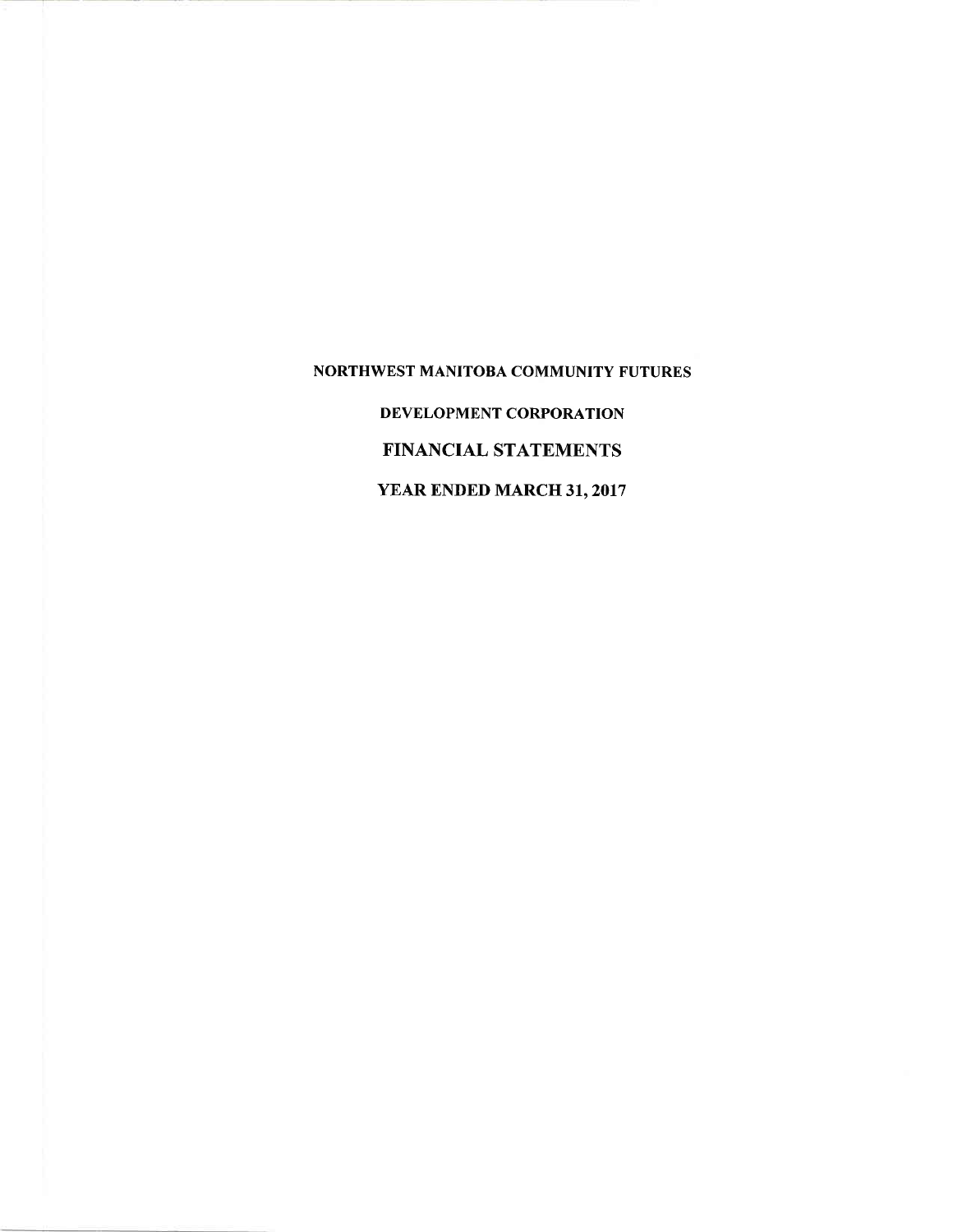### YEAR ENDED MARCH 31, 2017

### **CONTENTS**

### Page

### **AUDITOR'S REPORT**

#### FINANCIAL STATEMENTS

| <b>Statement of Financial Position</b> | 2                           |
|----------------------------------------|-----------------------------|
| <b>Statement of Operations</b>         | 3                           |
| Statement of Changes in Net Assets     | 4                           |
| <b>Statement of Cash Flow</b>          | $\mathcal{F}_{\mathcal{F}}$ |
| Notes to Financial Statements          | 6                           |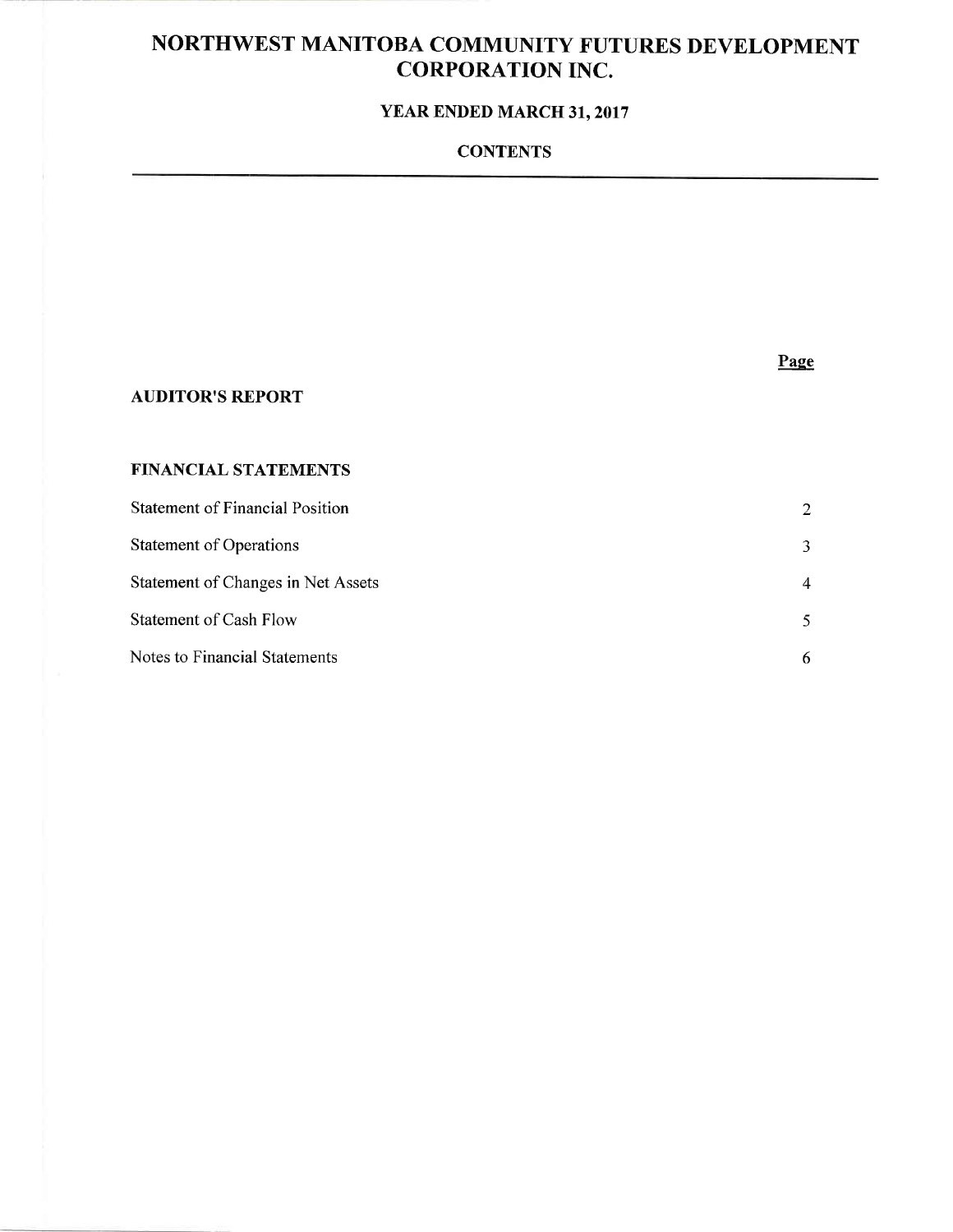# KENDALL & PANDYA

Chartered Professional Accountants

Partners: David Kendall, FCPA, FCA\* Manisha Pandya, CPA, CA\* \* Operating as professional corporations

### AUDITOR'S REPORT ON COMPLIANCE WITH AGREEMENT

### To Western Economic Diversification

We have audited the Northwest Manitoba Community Futures Development Corporation Inc. compliance as at March 31,2017 with the criteria established in the Contribution Agreement between Western Economic Diversification and the CFDC. Compliance with the criteria established by the provisions of the agreement is the responsibility of the Board of Directors of the CFDC. Our responsibility is to express an opinion on this compliance based on our audit.

We conducted our audit in accordance with General Auditing Standards. Those standards require that we plan and perfonn an audit to obtain reasonable assurance whether the CFDC complied with the criteria established by the provisions of the agreement referred to above. Such an audit includes exarnining, on a test basis, evidence supporting compliance, evaluating the overall compliance with the agreement, and where applicable, assessing the accounting principles used and significant estimates made by management.

In our opinion, the CFDC is in compliance, in all material respects, with the criteria established by the Contribution Agreement.

Flin Flon, MB June 13.2017

Kendael & Pandya

Chartered Professional Accountants

Flin Flon: 300-31 Main Street, PO Box 175, Flin Flon, MB R8A 1M7 Thompson: 118 Cree Road, Thompson MB R8N 0C1

 $\equiv$  Flin Flon & Thompson, MB (204) 687-8277 Fax (204) 687-2957 dkendall@mymts.net (204)778-7312 Fax (204) 778-7919 mpandya@kenddlpandya.ca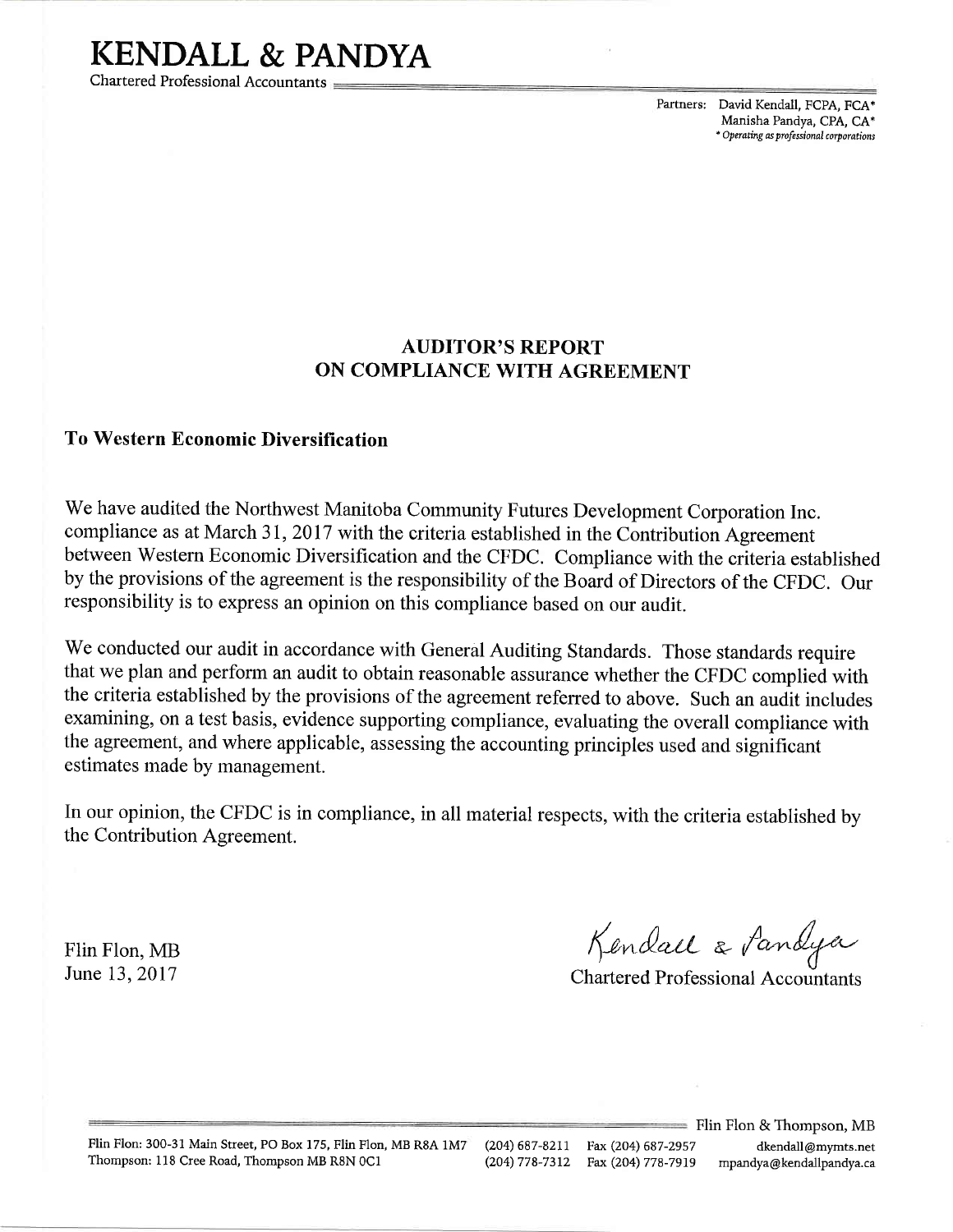# KENDALL & PANDYA

Chartered Professional Accountants

Partners: David Kendall, FCPA, FCA\* Manisha Pandya, CPA, CA\* \* Operating as professional corporations

#### INDEPENDENT AUDITOR'S REPORT

To the Directors of Northwest Manitoba Community Futures Development Corporation Inc.

#### Report on the Financial Statements

We have audited the accompanying financial staternents of Northwest Manitoba Community Futures Development Corporation Inc., which comprise the statement of financial position as at March 31, 2017, and the statements of operation, changes in net assets and cash flow for the year then ended and <sup>a</sup> summary of significant accounting policies and other explanatory information.

### Management's Responsibility for the Financial Statements

Management is responsible for the preparation and fair presentation of these financial statements in accordance with Canadian accounting standards for not-for-profit organizations, and for such internal control as management determines is necessary to enable the preparation of financial statements that are free from material misstatement, whether due to fraud or error.

#### Auditors' Responsibility

Our responsibility is to express an opinion on these financial statements based on our audits. We conducted our audits in accordance with Canadian generally accepted auditing standards. Those standards require that we comply with ethical requirements and plan and perform the audit to obtain reasonable assurance about whether the financial statements are free from material misstatement.

An audit involves performing procedures to obtain audit evidence about the amounts and disclosures in the financial statements. The procedures selected depend on the auditor's judgment, including the assessment of the risks of material misstatement of the financial statements, whether due to fraud or error. In making those risk assessments, the auditor considers internal control relevant to the entity's preparation and fair presentation of the financial statements in order to design audit procedures that are appropriate in the circumstances, but not for the purpose of expressing an opinion on the effectiveness of the entity's internal control. An audit also includes evaluating the appropriateness of accounting policies used and the reasonableness of accounting estimates made by management, as well as evaluating the overall presentation of the financial statements.

We believe that the audit evidence we have obtained in our audits is sufficient and appropriate to provide a basis for our audit opinion.

#### Opinion

In our opinion, the financial statements present fairly, in all material respects, the financial position of Northwest Manitoba Community Futures Development Corporation Inc. as at March 31, 2017 and its operations, chamges in net assets and cash flow for the years then ended in accordance with Canadian accounting standards for not-for-profit organizations.

Flin Flon, Manitoba June 13, 2017

Kemball & Pandya

CHARTERED PROFESSIONAL AGCOUNTANTS

Flin Flon: 300-31 Main Street, PO Box 175, Flin Flon, MB R8A 1M7 (204) 687-8211 Fax (204) 687-2957 dkendall@mymts.net Thompson: 118 Cree Road, Thompson MB R8N 0C1 (204) 778-7312 Fax (204) 778-7919 mpandya@kendallpandya.ca

 $\equiv$  Flin Flon & Thompson, MB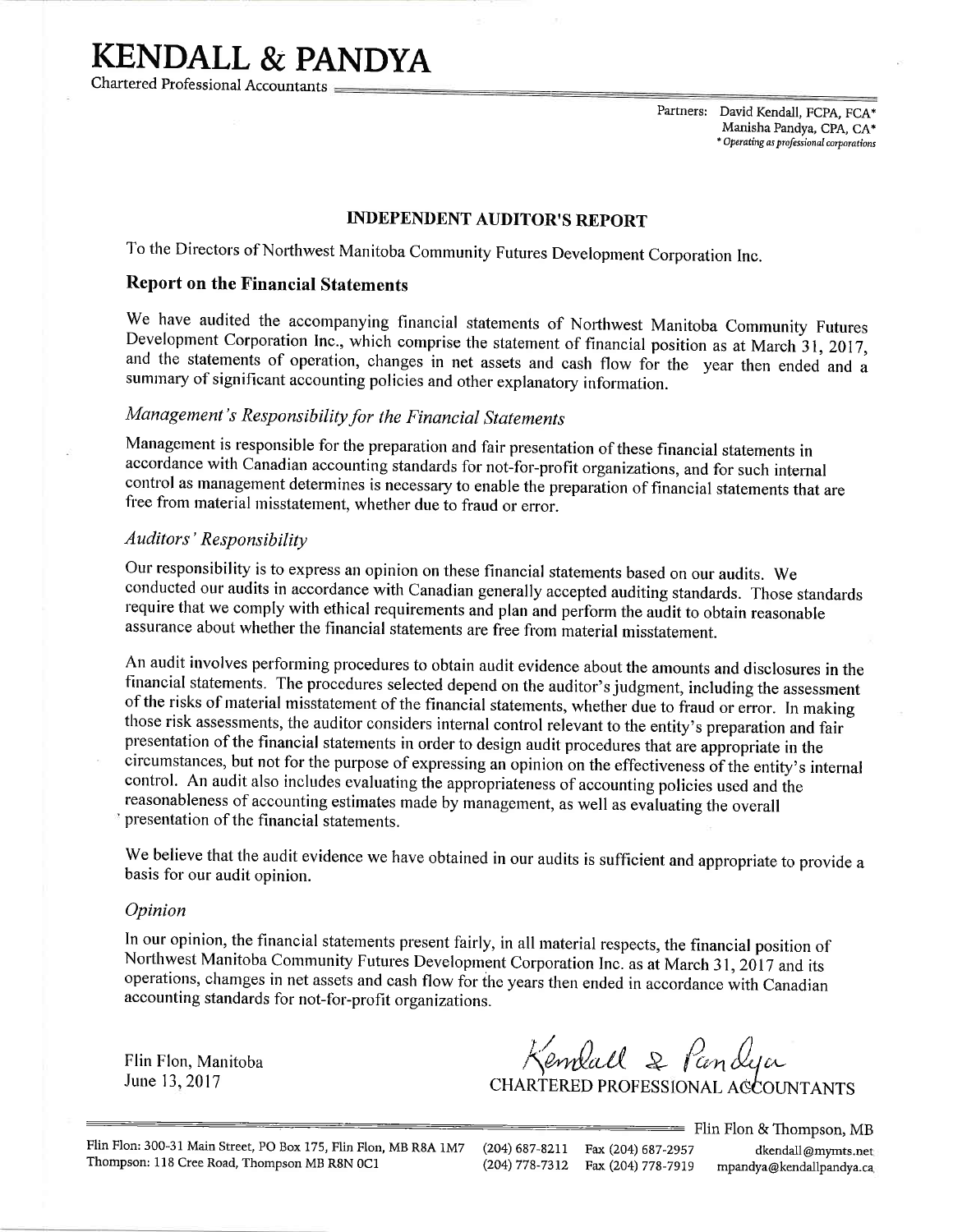'qftA ftPMENT<br>.ON ANITOBA (<br>STATE i<br>E

|                                             |               |                    | MOLIKAROGROD INERGOTEVARO SEROLI XIIMONO PEOILING ISEMELHO |                |               |               |
|---------------------------------------------|---------------|--------------------|------------------------------------------------------------|----------------|---------------|---------------|
|                                             |               |                    | STATEMENT OF FINANCIAL POSITION                            |                |               |               |
|                                             |               |                    | AS AT MARCH 31, 2017                                       |                |               |               |
|                                             |               |                    | ASSETS                                                     |                |               |               |
|                                             | General       | General            |                                                            |                |               |               |
|                                             | Admin<br>Fund | Investment<br>Fund | Investment<br>Disabled                                     | Youth<br>Funds | Total<br>2016 | Total<br>2015 |
| Current assets                              |               |                    |                                                            |                |               |               |
| Bank                                        | (2, 864)      | 19,138             |                                                            |                | 16,274        | 71,942        |
| Accounts receivable                         | 20,622        |                    |                                                            |                | 20,622        | 17,237        |
| Interfund receivable                        |               |                    | 170,092                                                    | 283,616        | 453,708       | 520,305       |
| Prepaid expenses                            | 143           |                    |                                                            |                | 143           | 2,833         |
| Inventory                                   |               |                    |                                                            |                |               |               |
|                                             | 17,901        | 138<br>19,         | 170,092                                                    | 616<br>283,    | 490,747       | 612,317       |
| $\widehat{\omega}$<br>Capital assets (Note  | 262,031       |                    |                                                            | 1              | 262,031       | 262,031       |
| $\widehat{\circ}$<br>Investment loans (Note | ī.            | 996,418            |                                                            |                | 996,418       | 1,032,609     |
|                                             | 279,932       | 1,015,556          | 170,092                                                    | 283,616        | 1,749,196     | 1,906,957     |
|                                             |               |                    |                                                            |                |               |               |
|                                             |               |                    | LIABILITIES AND FUND BALANCES                              |                |               |               |
| Current Liabilites                          |               |                    |                                                            |                |               |               |
| Accounts payable                            | 11,613        | 996                |                                                            |                | 12,609        | 13,532        |
| Deferred Revenue                            |               |                    |                                                            |                |               |               |
| Interfund payable                           |               | 453,708            |                                                            |                | 453,708       | 520,305       |
| Current Portion Of Debt                     |               | 12,529             |                                                            |                | 12,529        | 47,350        |
|                                             | 11,613        | 467,233            |                                                            |                | 478,846       | 581,187       |
| Long term debt (Note 4)                     |               |                    |                                                            |                |               | 564<br>5      |
|                                             | 11,613        | 467,233            |                                                            |                | 478,846       | 642,751       |
| Fund Balances                               |               |                    |                                                            |                |               |               |
| Capital Assets                              | 262,031       |                    |                                                            |                | 262,031       | 262,031       |
| Restricted Funds                            |               | 900,717            | 200,000                                                    | 200,000        | 1,300,717     | 1,300,717     |
| Unrestricted Funds                          | 6.288         | (352, 394)         | (29.908)                                                   | 83.616         | (292.398)     | (298.542)     |

| 11,613                 | 996        | I         | ï       | 12,609     | 3,532      |
|------------------------|------------|-----------|---------|------------|------------|
|                        |            |           |         |            |            |
|                        | 453,708    |           |         | 453,708    | 520,305    |
|                        | 12,529     |           |         | 12,529     | 47,350     |
| 11,613                 | 467,233    |           |         | 478,846    | 581,187    |
|                        |            |           |         |            | 61,564     |
| 11,613                 | 467,233    |           |         | 478,846    | 642,751    |
| 262,031                |            |           |         | 262,031    | 262,031    |
|                        | 900,717    | 200,000   | 200,000 | 1,300,717  | 1,300,717  |
| 6,288                  | (352, 394) | (29, 908) | 83,616  | (292, 398) | (298, 542) |
| 6,288                  | 548,323    | 170,092   | 283,616 | 1,008,319  | 1,002,175  |
| 279,932                | 1,015,556  | 170,092   | 283,616 | 1,749,196  | 1,906,957  |
| Approved by the Board: |            |           |         |            |            |

Boa: e<br>Lhe

> otes. t' 'i rd or o CJO 16 c.) Oa

ichette Kol

o tJO0 r.<br>Fr

Ł

Ÿ

Albert

 $\mathcal{L}$ 

!o  $\frac{1}{2}$ C) H .<br>ค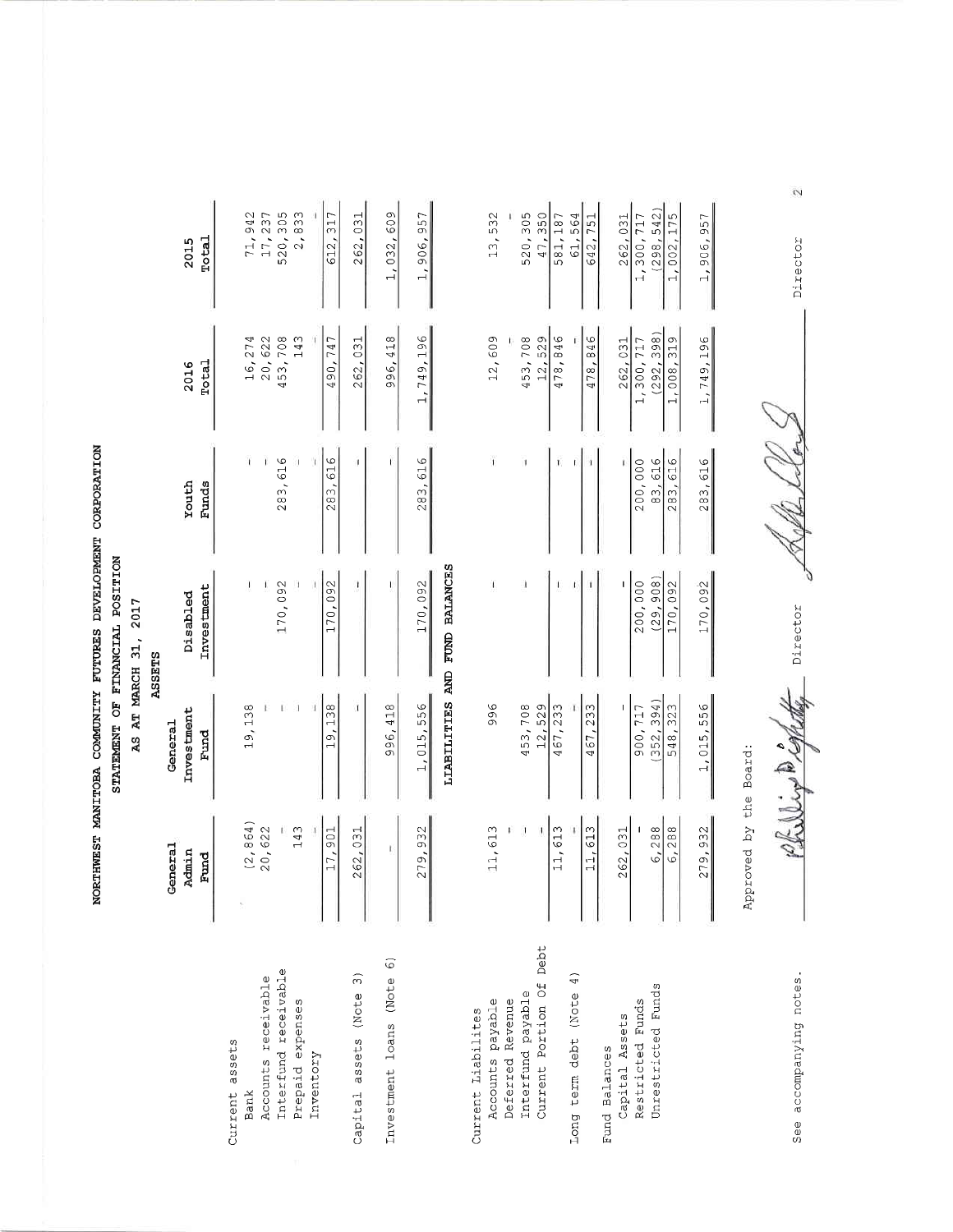#### STATEMENT OF OPERATIONS IN GENERAL ADMINISTRATION FUND BALANCE YEAR ENDED MARCH 3I,2OI7

|                                                     | 2017       | 2016          |
|-----------------------------------------------------|------------|---------------|
| <b>INCOME</b> (Note 5)                              | \$_380,834 | 387,513<br>\$ |
| <b>OPERATING EXPENSES</b>                           |            |               |
| Advertising and promotion                           | 2,946      | 593           |
| Bank charges and interest                           | 621        | 579           |
| Urban Partnership - Youth                           | 10,063     | 2,485         |
| Miscellaneous Projects                              | 1,569      | 846           |
| Insurance                                           | 1,407      | 4,434         |
| Meetings                                            | 5,579      | 5,005         |
| Membership dues                                     | 3,160      | 3,160         |
| Office                                              | 14,755     | 4,864         |
| Professional fees                                   | 5,123      | 2,500         |
| Property taxes                                      | 3,303      | 3,542         |
| Regional tourism strategy                           | 26,672     | 4,112         |
| Repairs and maintenance                             | 4,386      | 5,999         |
| Telecommunications Project                          | 2,102      | 1,784         |
| Telephone                                           | 14,820     | 13,966        |
| Travel - board                                      | 6,502      | 9,768         |
| - staff                                             | 24,104     | 14,898        |
| <b>Utilities</b>                                    | 10,478     | 11,821        |
| Vehicle                                             | 1,318      | 403           |
| Wages and benefits                                  | 230,496    | 236,825       |
| Supplies                                            | 4,610      | 235           |
|                                                     | 374,014    | 327,819       |
| <b>EXCESS OF REVENUE OVER EXPENSES FOR THE YEAR</b> | 6,820<br>S | 59,694<br>\$  |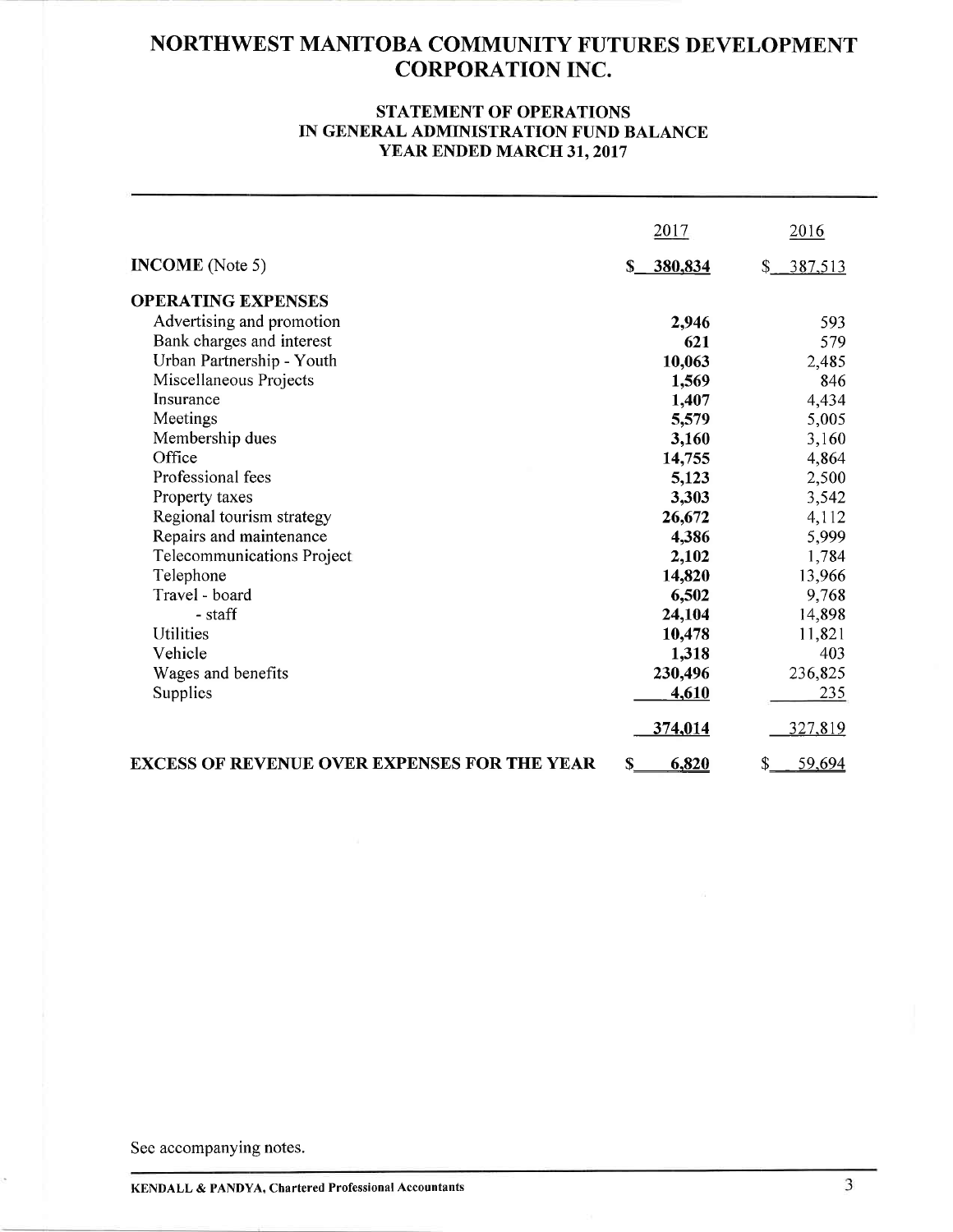#### STATEMENT OF OPERATIONS INVESTMENT FUND YEAR ENDED MARCH 31, 2017

|                                                                                                                                                                  | 2017                                  | 2016                                  |
|------------------------------------------------------------------------------------------------------------------------------------------------------------------|---------------------------------------|---------------------------------------|
| <b>INCOME</b>                                                                                                                                                    |                                       |                                       |
| Interest                                                                                                                                                         | 7,563                                 | \$<br>7,095                           |
| <b>OPERATING EXPENSES</b><br>Bad debts (Note 1)<br>Bank charges and interest<br>Administration - Tea Training<br>Interest on long-term debt<br>Professional fees | 10,000<br>72<br>199<br>3,615<br>1,000 | 57,523<br>72<br>470<br>5,299<br>1,262 |
|                                                                                                                                                                  | 14,886                                | 64,626                                |
| <b>EXCESS OF REVENUE OVER EXPENSES FOR THE YEAR</b>                                                                                                              | (7, 323)                              | (57, 531)                             |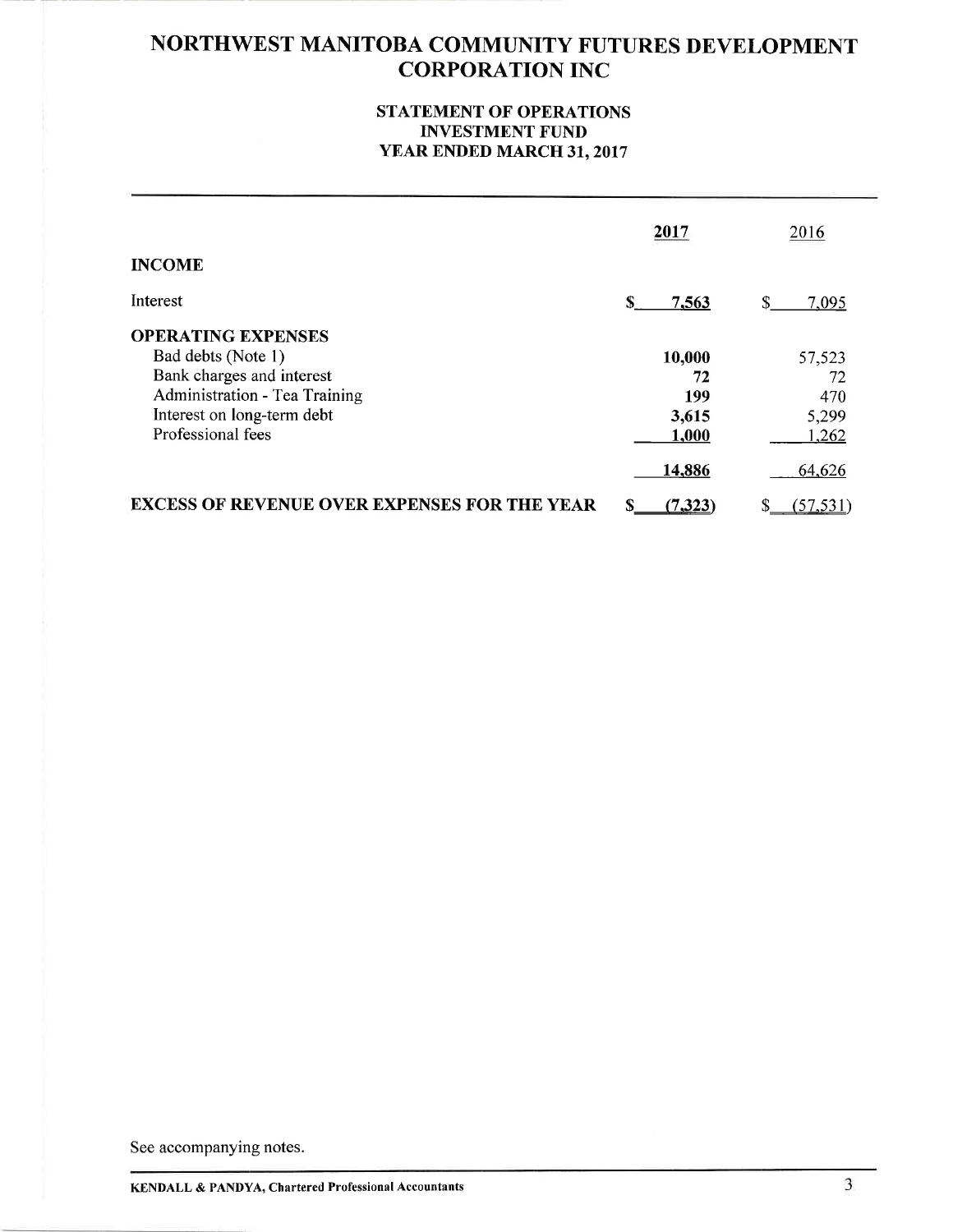#### STATEMENT OF CHANGES IN NET ASSETS IN GENERAL ADMINISTRATION FUND BALANCE YEAR ENDED MARCH 31, 2017

|                                                   | 2017  |   | 2016     |
|---------------------------------------------------|-------|---|----------|
| Unrestricted net assets at beginning of year      | (532) | S | (60,226) |
| Add: Excess of revenue over expenses for the year | 6,820 |   | 59.694   |
| UNRESTRICTED NET ASSETS AT END OF YEAR            | 6.288 |   |          |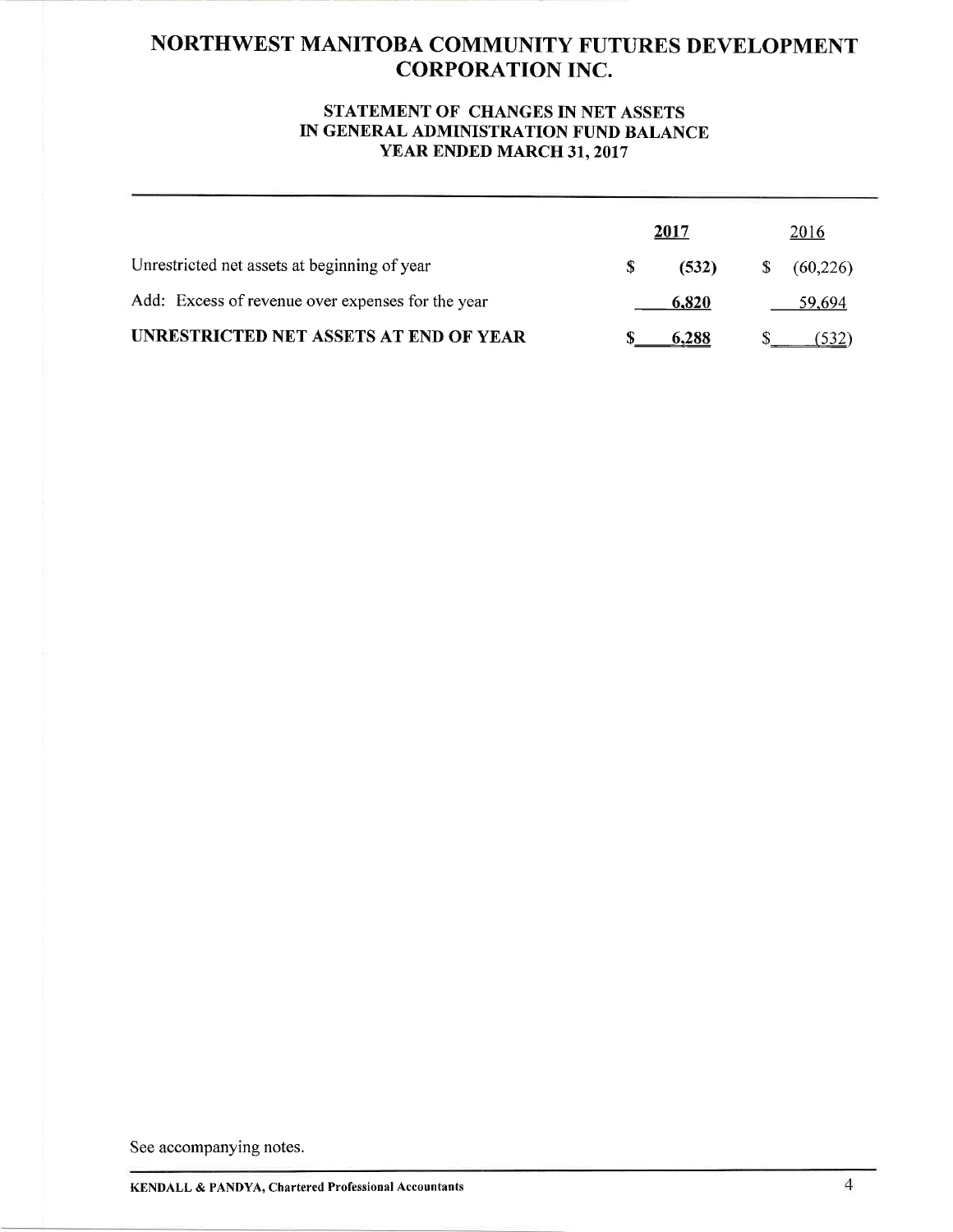#### STATEMENT OF CHANGES IN NET ASSETS INVESTMENT FUND YEAR ENDED MARCH 31, 2017

|                                               |            | 2017          | 2016          |
|-----------------------------------------------|------------|---------------|---------------|
| Surplus assets at beginning of year - general |            | \$<br>480,643 | \$<br>538,174 |
|                                               | - youth    | 282,215       | 280,813       |
|                                               | - disabled | 244,253       | 243,412       |
| Add: Excess of revenue over expenses          |            |               |               |
| for the year - general                        |            | (7, 323)      | (57, 531)     |
| - youth                                       |            | 1,402         | 1,402         |
| - disabled                                    |            | 841           | 841           |
| UNRESTRICTED NET ASSETS AT END OF YEAR        |            | \$1,002,031   | \$1,007,111   |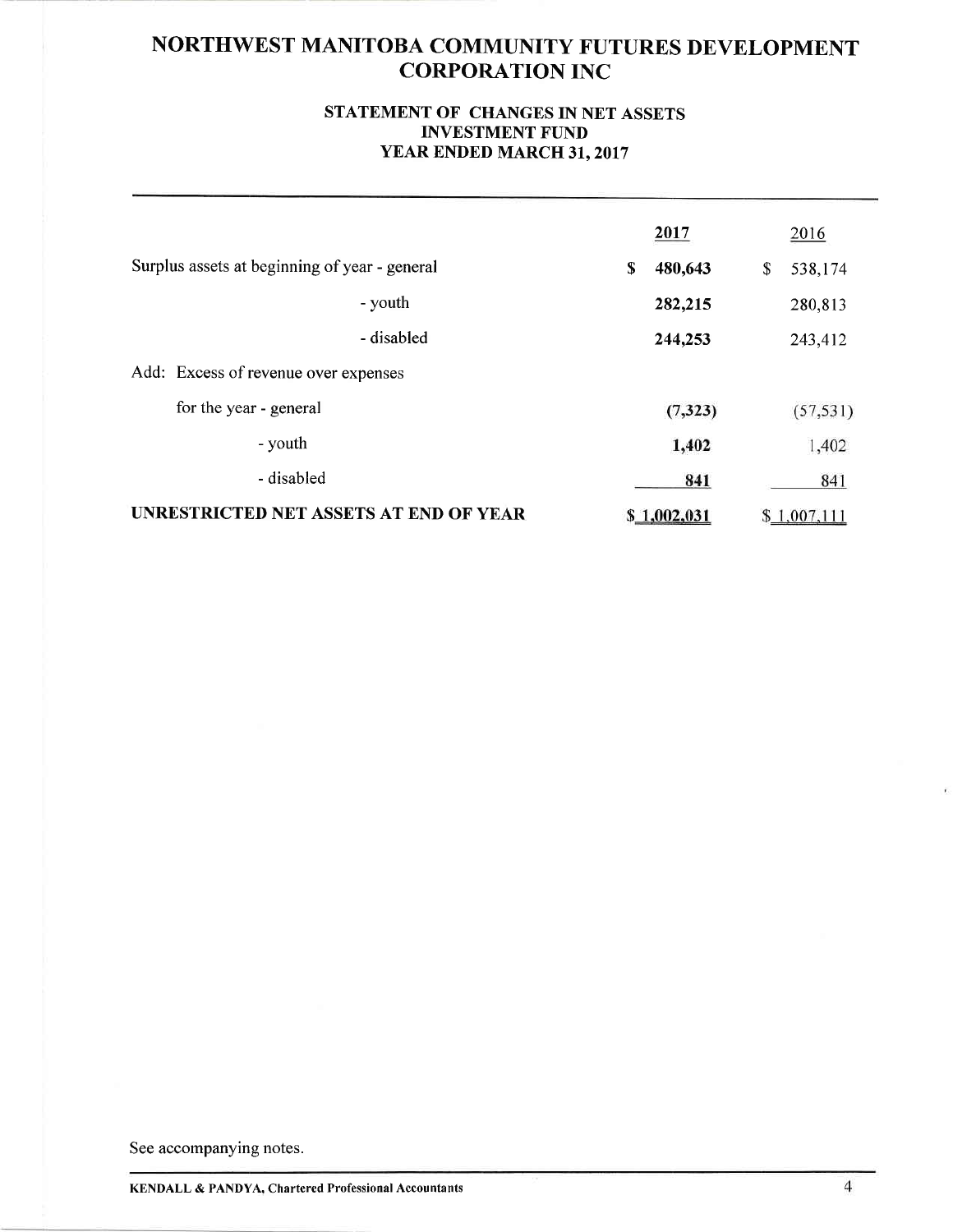#### STATEMENT OF CASH FLOW

### YEAR ENDED MARCH 31, 2017

|                                                                                                                          | 2017                       | 2016                  |
|--------------------------------------------------------------------------------------------------------------------------|----------------------------|-----------------------|
| FUNDS PROVIDED BY (USED IN) OPERATING ACTIVITIES<br>Cash receipts from customers<br>Cash paid to suppliers and employees | S<br>372,951<br>(376, 077) | 320,930<br>(323, 863) |
| Funds used in operating activities                                                                                       | (3,126)                    | (2,933)               |
| <b>DECREASE IN FUNDS</b>                                                                                                 | (3, 126)                   | (2,933)               |
| Cash and cash equivalents at beginning of year                                                                           | 262                        | 3,195                 |
| CASH AND CASH EQUIVALENTS AT END OF YEAR                                                                                 | S<br>(2, 864)              | \$<br>262             |

Cash and cash equivalents consist of cash on hand and balances with banks, and investments in money market instruments. Cash and cash equivalents included in the cash flow statement comprise the following balance sheet amounts:

| Cash              | $\blacksquare$ | 262                              |
|-------------------|----------------|----------------------------------|
| Bank indebtedness | (2.864)        | and the property of the property |
|                   | (2.864)        | 262                              |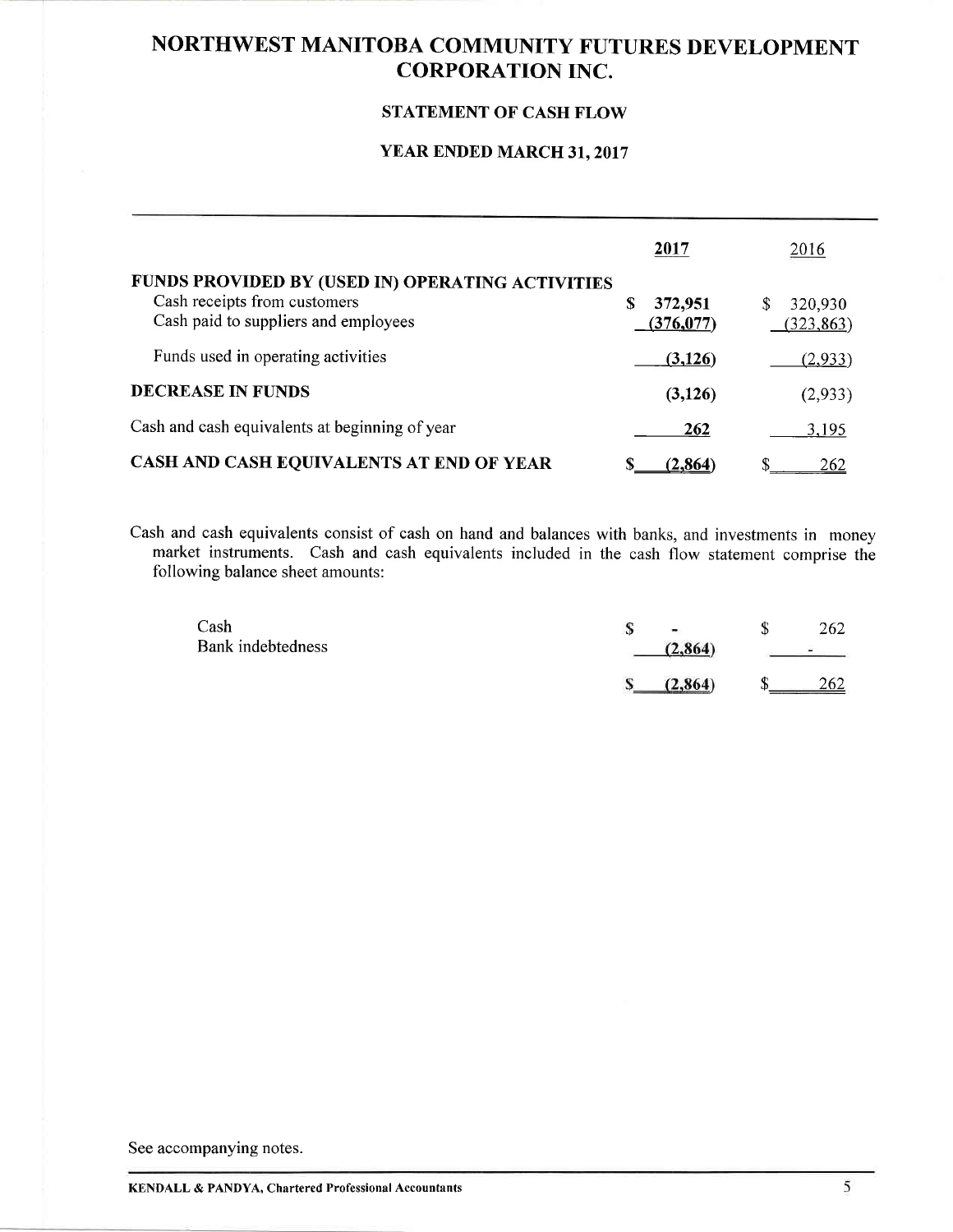#### NOTES TO FINANCIAL STATEMENTS

#### YEAR ENDED MARCH 3I.2OI7

#### 1. PURPOSE OF THE ORGANIZATION

Northwest Manitoba Community Futures Development Corporation is a community based organization that provides loans and financial services to small businesses that arc otherwise unable to obtain financing. The organization was formed by amalgamation of two non-profit organizations incorporated without share capital, and accordingly is non-taxable under Sec. 149 (1) (e) of the Income Tax Act.

#### 2. SIGNIFICANT ACCOUNTING POLICIES

#### FUND ACCOUNTING

Northwest Manitoba Community Futures Development Corporation follows the restricted method of accounting for contributions.

The General Fund accounts for the organization's operating costs and general revenues. This fund reports unrestricted resources and restricted operating grants.

The Investment Funds report restricted resources that are to be used for assistance to small businesses and entrepreneurs in the form of loans, loan guarantees or equity participation. Loans from the Loan Investment Fund for the Disabled and the Loan Investment Fund for Youth are limited to businesses owned and operated by disabled and youth entrepreneurs respectively. The organization is restricted in the types of loans that can be made according to its agreement with the federal government.

#### PLANT AND EQUIPMENT

The organization capitalizes capital assets as acquired in the Capital Fund. Capital assets are expensed in the Administration Fund when the payment is made for the asset or when the capital asset loan principal repayments are made . The total expense in2016 was \$nil (2015 - \$nil) for assets acquired. As amortization is not an allowable expense by the funding agency, no provision for amortization has been provided in these financial statements.

#### REVENUE RECOGNITION

The organization recognizes its receipts of revenue when received or receivable if the amount to be received can be reasonably estimated and collection if reasonably assured. Investment income is recognized as revenue when earned.

#### FINANCIAL INSTRUMENTS

i. The organization initially measures its financial assets and liabilities at fair value adjusted by, in the use of a financial instrument that will not be measured subsequently at fair value, the amount of transaction costs directly attributable to the instrument.

The organization subsequently measures all its financial assets and liabilities at amoftized cost, except for investments in equity instruments that are quoted in an active market, which are measured at fair value. Changes in fair value are recognized in the statements of operations in the period incurred.

Financial assets measured at amortized cost include cash and term deposits.

Financial liabilities measured at amortized cost include accounts payable and accrued liabilities.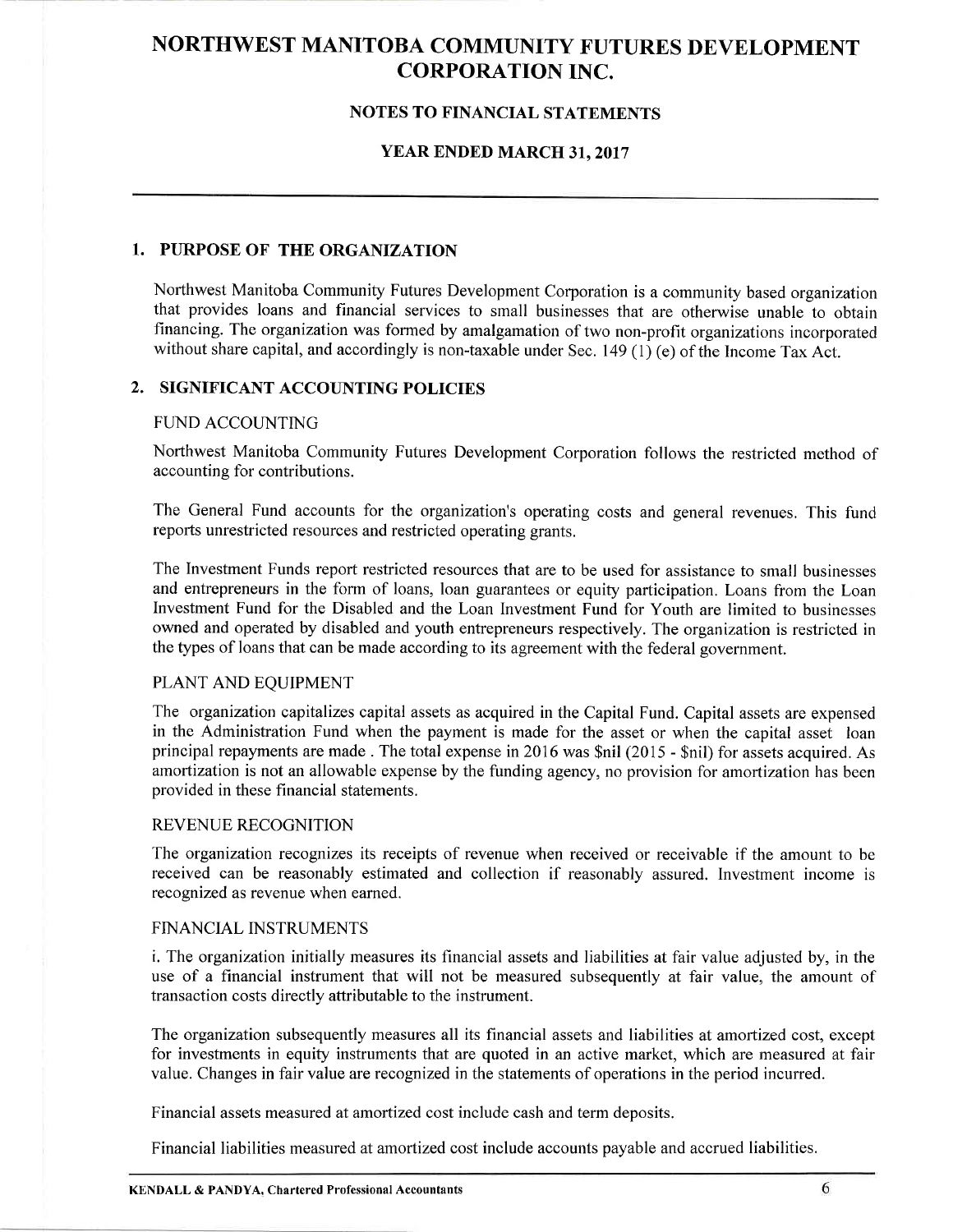#### NOTES TO FINANCIAL STATEMENTS

#### YEAR ENDED MARCH 31, 2017

#### ii. Impairment

At the end of each reporting period Northwest Manitoba Community Futures Development Corporation Inc. assesses whether there are any indications that a financial asset measured at amortized cost may be impaired. Objective evidence of impairment includes observable data that come to the attention of the organization, including but not limited to the following events: significant financial difficulty of the issuer; a breach of contract such as a default or delinquency in interest or principal payments or bankruptcy or other financial reorganization proceedings.

When there is an indication of impairment, the organization determines whether a significant adverse change has occurred during the period in the expected timing or amount of future cash flows from the financial asset.

When the organization identifies a significant adverse change in the expected timing or amount of future cash flows from a financial asset, it reduces the carrying amount of the asset to the highest of the following:

- i) the present value of the cash flow expected to be generated by holding the asset discounted using a current market rate of interest appropriate to the asset,
- ii) the amount that could be realized by selling the asset at the statement of financial position date and
- iii) the amount the organization expects to realize by exercising its rights to any collateral held to secure repayment of the asset net of all necessary to exercise those rights.

The carrying amount of the asset is reduced directly or through the use of an allowance amount. The amount of the reduction is recognized as an impairment loss in the statement of operations.

When the extent of impairment of a previously written-down asset decreases and the decrease can be related to an event occurring after the impairment was recognized, the previously recognized impairment loss is reversed to the extent of the improvement directly or by adjusting the allowance account. The amount of the reversal is recognized in the statements of operations in the period the reversal occurs.

#### MANAGEMENT ESTIMATES

The preparation of the financial statements in conformity with Canadian accounting standards for notfor-profit organizations requires management to make estimates and assumptions that affect the reported amounts of assets and liabilities and disclosure of contingent assets and liabilities at the date of the financial statements, and the reported amounts of revenues and expenses during the reporting period. These estimates are reviewed periodically, and, as adjustments become necessary, they are reported in earnings in the period in which they become known.

#### DEFERRED CONTRIBUTIONS

The organization uses the deferral method of accounting whereby restricted contributions related to expenses of future periods are deferred and recognized as revenue in the period in which the related expenses are incurred. Contributions received pretaining to depreciable assets are recorded on the balance sheet as "Deferred contributions" and are amortized using the same method and rate as the plant or equipment funded by the contribution.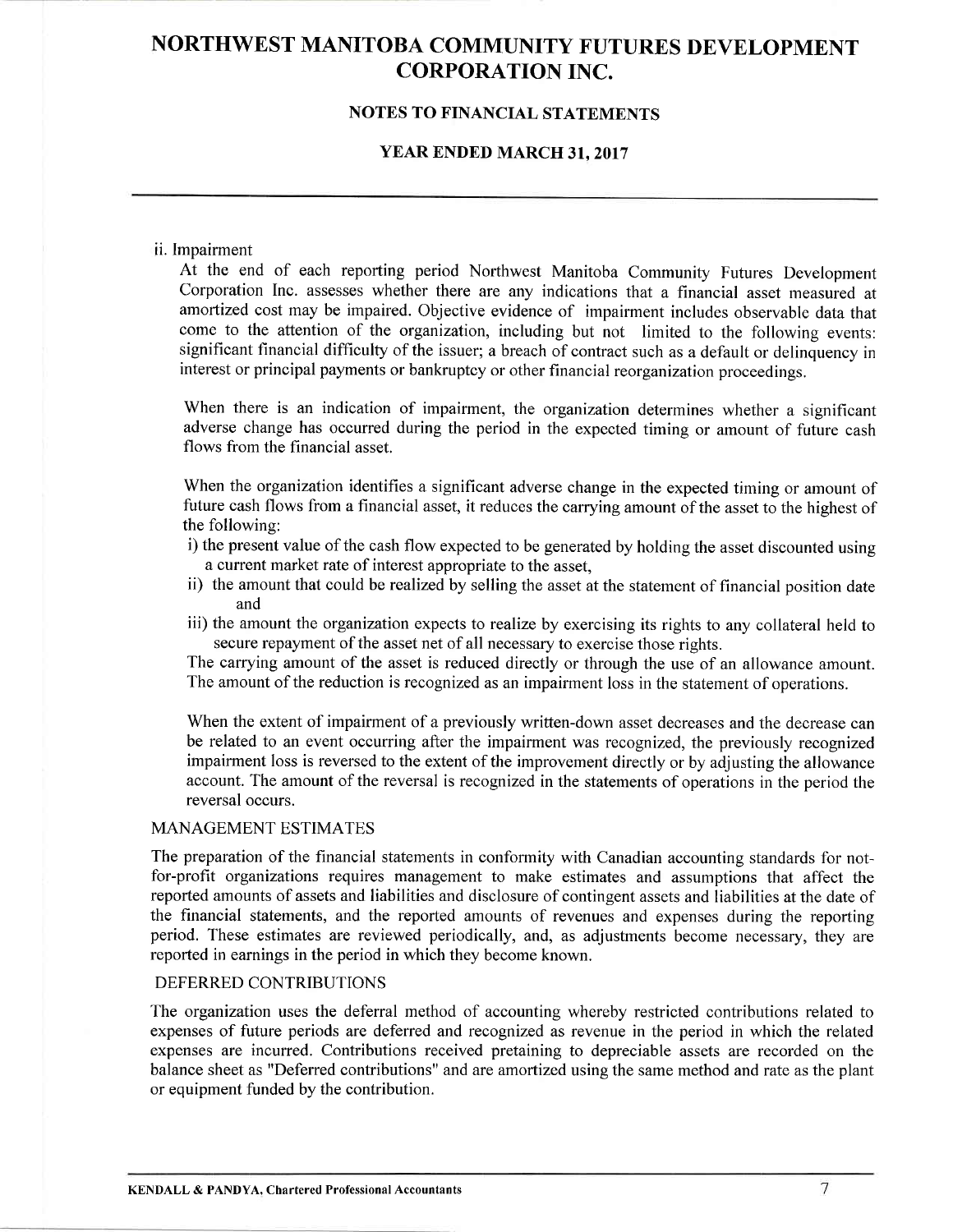#### NOTES TO FINANCIAL STATEMENTS

#### $\angle$  YEAR ENDED MARCH 31, 2017

|    | 3. PLANT AND EQUIPMENT<br>Furniture and equipment<br>Computer hardware<br>Land and building                                                                                   | 2017<br>\$<br>116,640<br>88,397<br>56,994<br>262,031<br>\$ | 2016<br>\$<br>116,640<br>88,397<br>56,994<br>262,031<br>$S_{-}$      |                                                                    |
|----|-------------------------------------------------------------------------------------------------------------------------------------------------------------------------------|------------------------------------------------------------|----------------------------------------------------------------------|--------------------------------------------------------------------|
| 4. | <b>LONG-TERM DEBT</b>                                                                                                                                                         |                                                            | 2017                                                                 | 2016                                                               |
|    | Loan payable - Community Futures Investment Fund, monthy<br>installments of \$4,201 including interest at prime plus<br>3.500%. Due 2018.<br>Less portion due within one year |                                                            | \$<br>12,529<br>12,529<br>\$                                         | \$<br>61,563<br>49,047<br>12,516<br>\$                             |
| 5. | <b>INCOME</b>                                                                                                                                                                 |                                                            |                                                                      |                                                                    |
|    | Grant - Western Economic Diversification<br>CF Program<br>Manitoba Education and Training<br>Other                                                                            |                                                            | 2017<br>$\mathbf S$<br>344,871<br>35,227<br>736<br>380,834<br>\$     | 2016<br>$\mathbb{S}$<br>344,871<br>41,897<br>745<br>387,513<br>\$_ |
| 6. | <b>INVESTMENT LOANS</b>                                                                                                                                                       |                                                            | 2017                                                                 | 2016                                                               |
|    | - principal<br>- equity<br>Less doubtful investments                                                                                                                          |                                                            | S<br>871,649<br>134,769<br>1,006,418<br>10,000<br>996,418<br>$S_{-}$ | \$<br>880,776<br>134,769<br>1,015,545<br>16,690<br>998,855<br>\$   |

The majority of loans are currently non-performing loans, \$16,690 has been set-up as an allowance for uncollectibles. Management feels that the remaining loans will be collectible, as collection proceedings have commenced.

#### 7. ECONOMIC DEPENDENCE